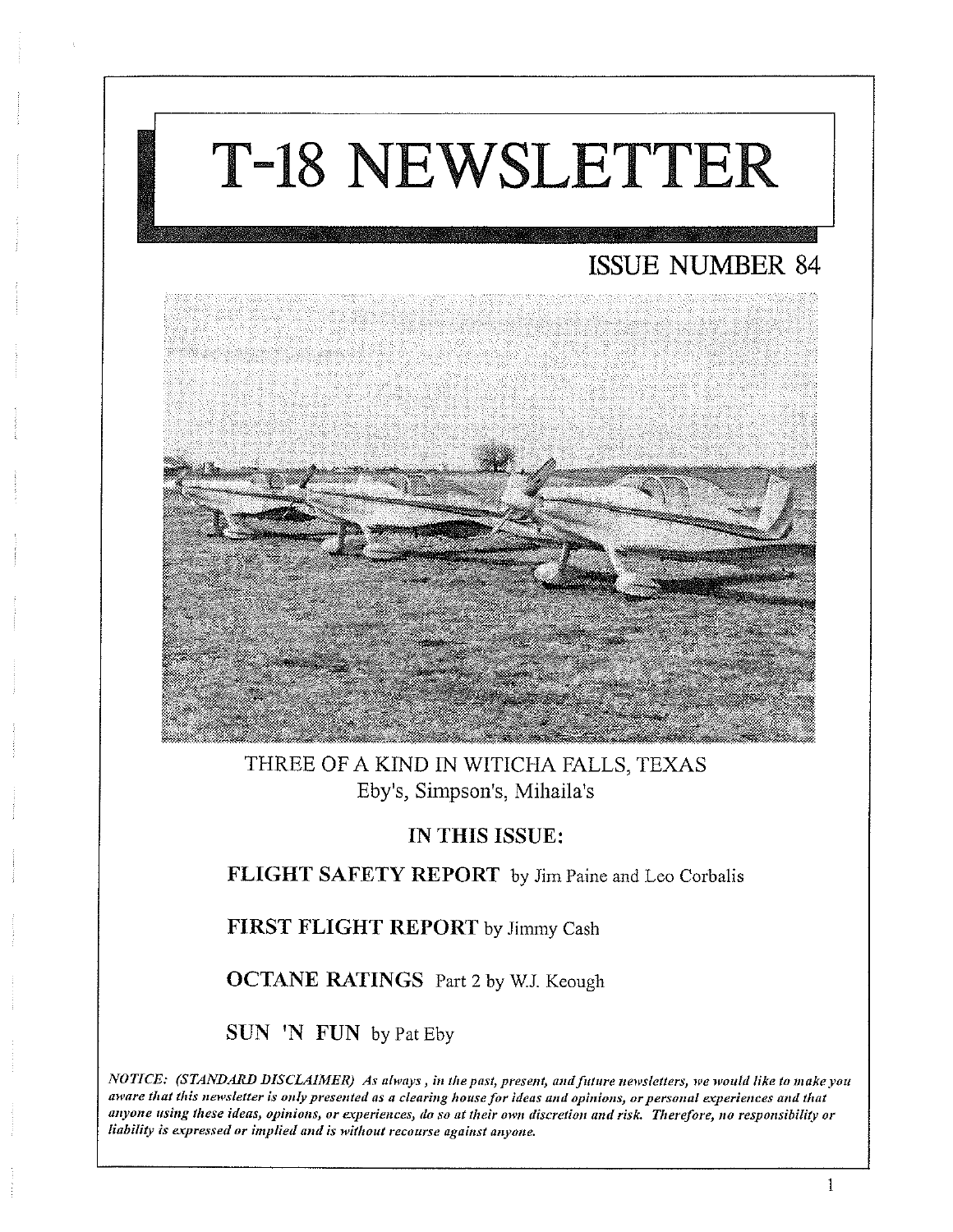At Oshkosh we were saddened by the recent news of Lyndell Cavin's death. She was a gracious lady who made us feel at ease. She was caring, wanted to know how things were going in our lives. She was a good listener, and remembered details. We would look forward to visiting with her again. Lynn treated us T-18ers like family, and helped keep us together as a group. We'll remember her sense of humor and the good times we all had with her. She will be missed.

On the lighter side, we recall a story that Dick Cavin told. When he retired he was one of the Senior Captains for Braniff Airlines. He and Lynn met when she was a stewardess for Braniff. When Dick was still flying and Lynn had retired, she would go along on flights with him. One time as a practical joke Dick told the flight attendant that the Braniff President's girl friend was in seat 2B. Actually it was Lynn. Later the flight attendant said to Dick, "I don't see what he sees in her -she's old and fat!" Thanks to Dick and Lynn the camaraderie goes on...

Dick worked long and hard writing and editing the T-18 newsletter. But we know it was Lynn that got the newsletter out.

Pat and Dave Eby

## SERENADE TO A HOMEBUTLDER

My husband has a hobby which really keeps him busy. The activity in our garage often makes me dizzy!

I always know where he is... after work, evenings, and weekends too! With this project there's always something to do.

He's working on the gas tank, the frame and wings are done. He pounds, shapes, drills and welds-his idea of fun!

He stands back, admires his work, and in his mind sees himself soar. He tilts his head, listens, and I know he hears his engine roar.

He has become an artist in his own way.... Carefully planning for that one great day.

And on that one great day he will head for the sky and I will be with him ready to fly!

Poem by Dianne Gilpatrick whose husband is Newsletter Editor of EAA Chapter 288 Daytona Beach, Florida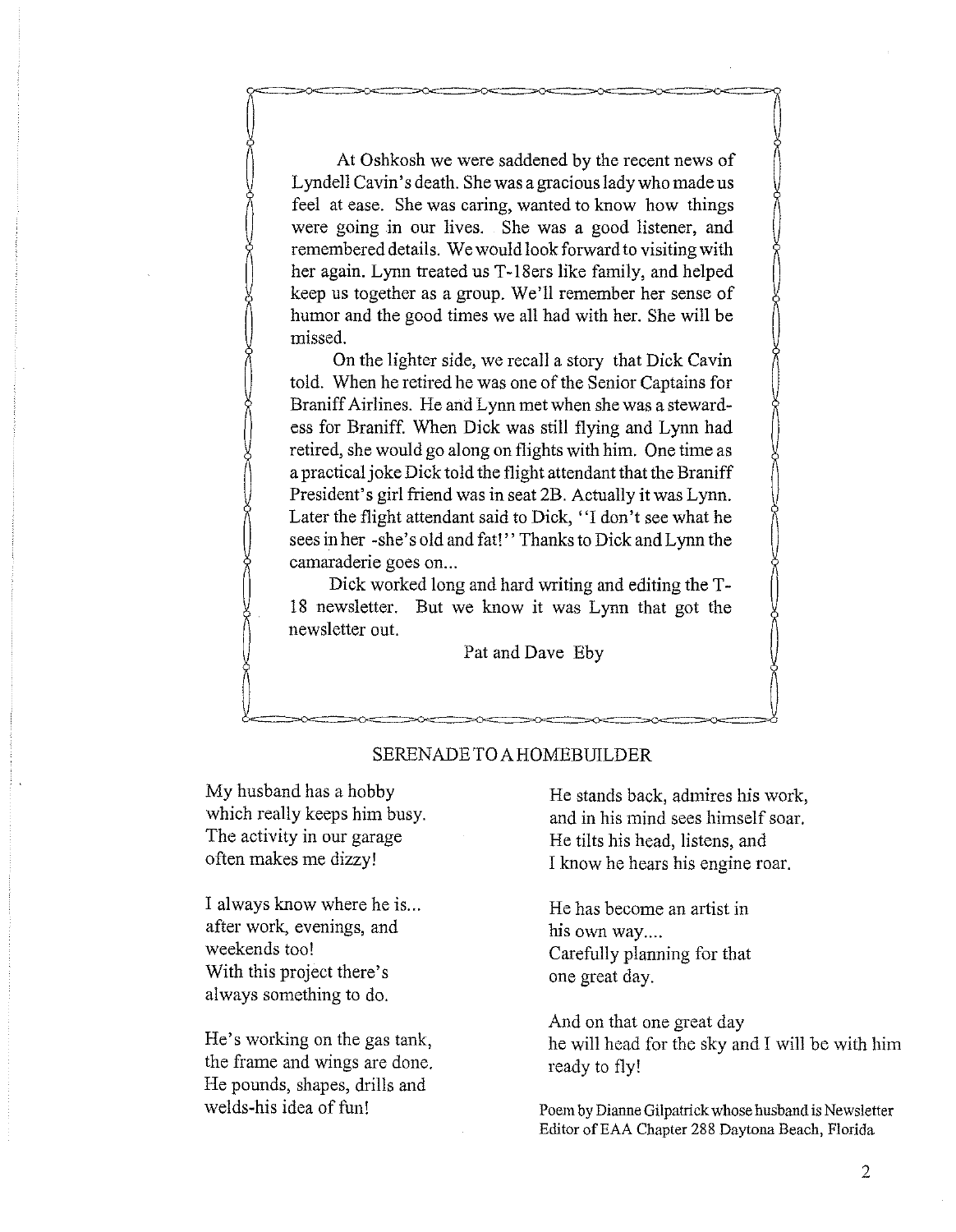

## **First Flight for my T-18, N295RS was July**

**21. 1992,** It was great! It was great! It was great! It seems everything in my life has been on hold for the last several months to get N295RS in the air. That included answering the mail and getting this newsletter out. It's one great feeling to finally get your project in the air. I'll report the details later, but for a summary: I did the test flying which included a short lift off on an 8000 ft. runway and later a one-hour flight spent at  $3,000$  agl over the airport to start seating the rings and to have a landing place in case of trouble. It all went well and I've now flown off my limitation of 25 hours. I've learned a lot about what to do and more importantly, what not to do when making those first flights. I promise to write about my experiences in a later newsletter. If your about to fly a new bird, feel free to call me and discuss "my lessons learned".

Some events that you should know about are: a California T-18 Fly-In on September 19th and 20th at Placerville, CA. (40 miles east of Sacramento). The planning for this event was done by Hal Stephens whose home phone number is 408-723-0244. Thanks Hal for setting up what should prove to be a great event for the west coast T-18ers. It's back to Kentucky Dam for the fall get together here in the mid-west. The dates are Oct 9, 10 and 11. Jim Paine is again helping to put that event together. Thanks Jim. RoxAnne and I have always had a great time with you and the T-18 gaggle at Kentucky Dam.

Oshkosh Fall Out: There was a lot of discussion at both the banquet and forum about having a "cookout" in place of the banquet. I would like to have your ideas on this so drop me a line ASAP. It was suggested that the cookout could be on the same night as the forum, to shorten the

time one would have to stay for T-18 events. Several things we should think about: if we give up our banquet slot at Butch's Anchor Inn we probably won't be able to get it back! Do we care? The cookout would be more work and require folks with transportation to bring grills and pick up food. As for a place to have It Dave Eby has his eye on a place that's right on the bus route so transportation for the masses would be no problem. We didn't get very good treatment on our forum slot this year, in spite of the fact that we had our request in very early. So we aren't sure what we might get next year. I understand the forums are being evaluated to cancel some that aren't worth while in terms of attendance and material. Maybe we will do better next year. Right! I'll take a positive approach to this one.

I want to get out several newsletters before the end of the year, so material is needed. I will write articles on painting with the turbine system and give you all the tips that I picked up on paint preparations from the old master himself Dave Eby. I will also pass along details of my first 25 hours of flying. I need your help with other material that can include building or operational articles etc. We still have a lot of folks that are building and need your lessons learned and or that special little way your  $T-18$  is put together. So do it now! Write me a note for the next newsletter. California T-18ers attending the Sacramento Fly-In send pictures and details for the newsletter. Hope to see a lot of you at Kentucky Dam in October.

> Rich Snelson Route 3 Box 295 Clinton, Illinois 61727

On a sad note, a long time T-18 builder and friend Paul Shifflet of Earlham, Iowa passed away. Paul never missed a fly-in at Kentucky Dam or Oshkosh as far back as I can remember. He was an Electrical Engineer by profession and a fine craftsman who always took a lot of pride in building his T-18. We will all miss him.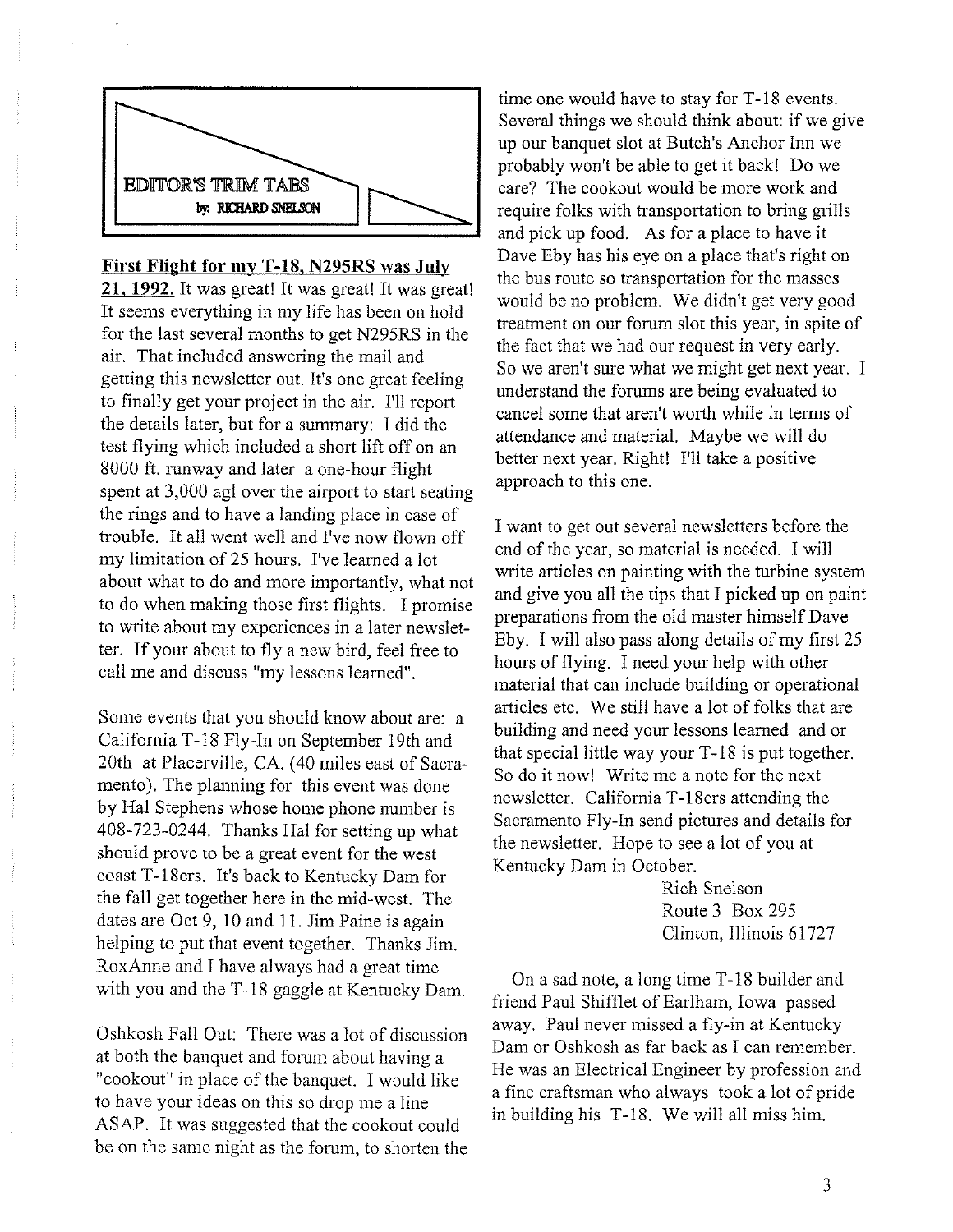

## Dear Richard,

I enjoyed my first new T -18 Newsletter. I did note a couple of things to comment on. Both are related to Bob Highley's helpful article. I found one idea I expect to use, that is the stiffener for the deck cutout for luggage access. The other is his method for annealing sheet aluminum. I can't argue with results, of course, but other descriptions I have seen, including John's in the EAA publication, "Building the Metal Airplane", call for setting the torch rich, and coating the aluminum with soot. Then the torch is adjusted normally, as though you were going to weld, and passing the flame (outer cone) over the metal, until the soot is burned away. Then allow to cool. This technique is used to keep from overheating the aluminum, but allows it to get hot enough to anneal. If a part requires extensive forming, the process must be repeated else the part work hardens. Depending on the Job at hand, it may be used over the entire sheet, or just locally.

Maurice Brooks 1608 Casa Ct. Alvin, TX 77511 Day phone 713 483-0313



#### DEAR RlCH,

Have enjoyed reading your newsletters, and thought it's time to write you a letter. Enclosed is a check for \$25.00; please start my subscription with newsletter #84. I purchased a standard model T-18 from James Hunter of Big Bear City, Ca. who was also

the builder. It is one of the finest examples of metal craftsmanship I have seen. I have had my eyes on this aircraft for a number of years and told Jim that ifhe ever wanted to sell it I would be first in line. Well one day while working on my Maule M-5 Lunar Rocket, Jim said he would sell it to me. Well I guess by now you know what a thrill it is to own your own T-IS. I bought N52JP on July IS, 1991 (my birthday). After six hours of a very thorough checkout I soloed, and have had a smile on my face ever since. I have almost 100 hours in T-IS's now and I'm still learning the finer arts of high performance sport plane flying. Jim Hunter and I share his hangar at Bullhead City/ Laughlin Airport in Bullhead City, Arizona. If any other T-18 aviators come to this area please call me as I would enjoy seeing and visiting with them. Here are some of the Specs. on my aircraft:

Lyc.0-360A4A 180 HP, SENSENICH 76EDM-68/83 MAX. SPEED 200 MPH TAS, 2700RPM SEA LEVEL CRUISE SPEED 190 MPH. 2600RPM @ 8500 MSL CLIMB 1400 FPM, GROSS WT.1550 LBS. @ 120 MPH CLIMB 2200 FPM, 1350 LBS. @ 100 MPH EMPTY WEIGHT 960 LBS. STALL SPEED CLEAN 70 MPH INDICATED

STALL SPEED 40 DEGREES FLAPS 60 MPH INDICATED INSTRUMENTS/AVIONICS, FULL PANEL IFR, NARCO MKI2D/GS, KING 8001 LORAN. Enclosed is a picture of my aircraft, and thanks again for providing a very informative newsletter. Yours Truly,

John K. Chang 911 Ramar Rd. Bullhead City, Az. 86442 602-758-6250 *Editor's Note: John's picture is on page 7*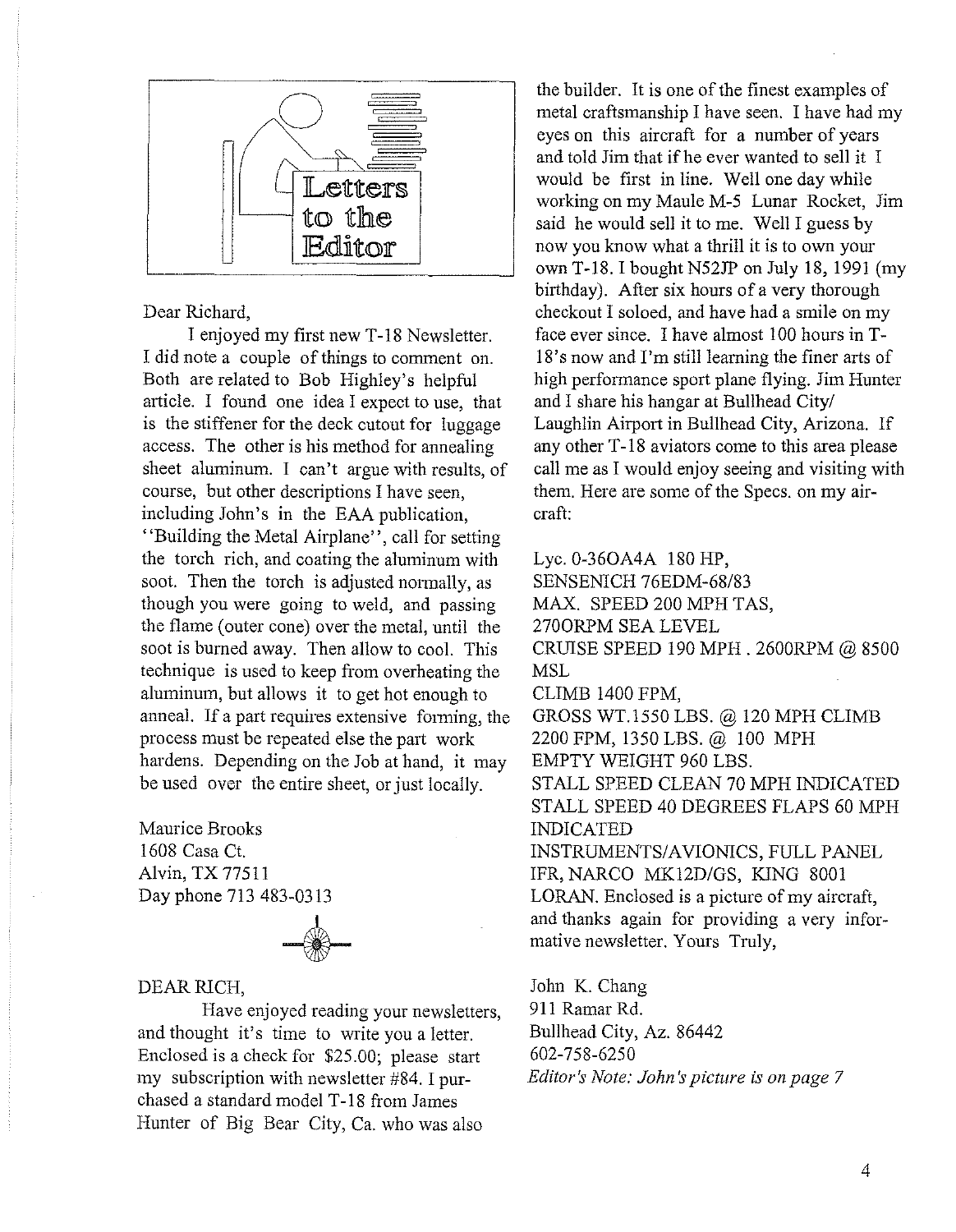### February 12, 1992

Dear Rich, Last fall a friend pointed out to me that I probably would never complete my project. He then proceeded to make me an offer in an attempt to separate me from my unfinished T-18S. That caught me by surprise. I had to think it over for about thirty seconds. I then responded with:" you may be right but selling my T-18 would be like selling one of the family. I just can't do it." Last I heard he was working on his first RV -6 kit. According to the last newsletter, your T-18 should now be at the airport. That being the case, my Skylane and I would love to hop down and visit, My fear is that I may keep you from your work. Hopefully, one day soon, I'll feel bold enough to call and see if a meeting at the airport can be arranged. Like all the others, thank you for what you do. Besides the building and flying information, what you do is also helping to keep a dream alive. Sincerely,

Bernard D. Scola

#### Rich

I am still working on the rebuild of N56VB - It can still fly in 92 ifI can just get enough time to assembly it.

Question: Has anyone had a problem with aileron counterweights striking top of wing tips? My counterweights conform exactly to the DWGS but strike upper interior of wingtips about 114" before full aileron travel is achieved. I am tempted to straighten out the counter weight arm by about  $1/4"$  - Any thoughts? *Editors Note: That's exactly what I did to fIX mine.* 

I need a good cowling complete (mine is pretty junky) and also need everything from crankshaft flange forward----- prop, extension, all material inc. spinner bulkheads etc. for 0320 B3B. I have a prop governor and drive for the 0320 in good operating condition that is surplus to my needs. Evan Roberts 101 Timberline N. Colleyville, TX 76034 (817) 498-0388 or (817) 485-0253

Dear Richard, I sure did hate to miss the T-18 Fly-In last May. My wife & I were on a trip to Israel we had planned for some time. If we have a fly in this fall I'll make every effort to make it.

I have purchased a new hangar at Ryan Airport southwest of Tuscon. It is 43'x36' with a 41'xI2' high hi-fold electric door. Has bathroom with shower, telephone, insulated, sky lights (4), and epoxy coated floor. It's BEAUTIFUL!!!

I moved in June I and have been busy getting organized. The T -18 looks small by itself, but I keep the Cub there also. By the way, I have a beautifully restored 1946 J3C, 65hp, metal spars, Stits covered, 60 hp SMOH, etc. I'd like to sell. Spread the word if you would.

Good to hear your T-18 is ready to go. I'll look forward to seeing it. Remember, Be careful!!!

The T-18 is a great airplane, but is no safer than the guy who has a hold of the stick.

Steve Hawley 7300 N. San Anna Dr. Tucson, *AZ 85704*  (602) 742-7411



Hi, ... I had high hope's of going to Oklahoma and then out to the West Coast, but I temporarily lost my medical. Took a stress test in November as I have passed every year since 1986, but this year it was done at the hospital and the doctor misread the x-rays. Thought he saw a defect. My doctor found the error. Now we are trying to get it straightened out with the FAA. Maybe I'll have my medical in time for a Fall Fly-In. See Va.

Dick Amsden 20704 Birch Meadow Dr.

Mt. Clemens, MI 48043.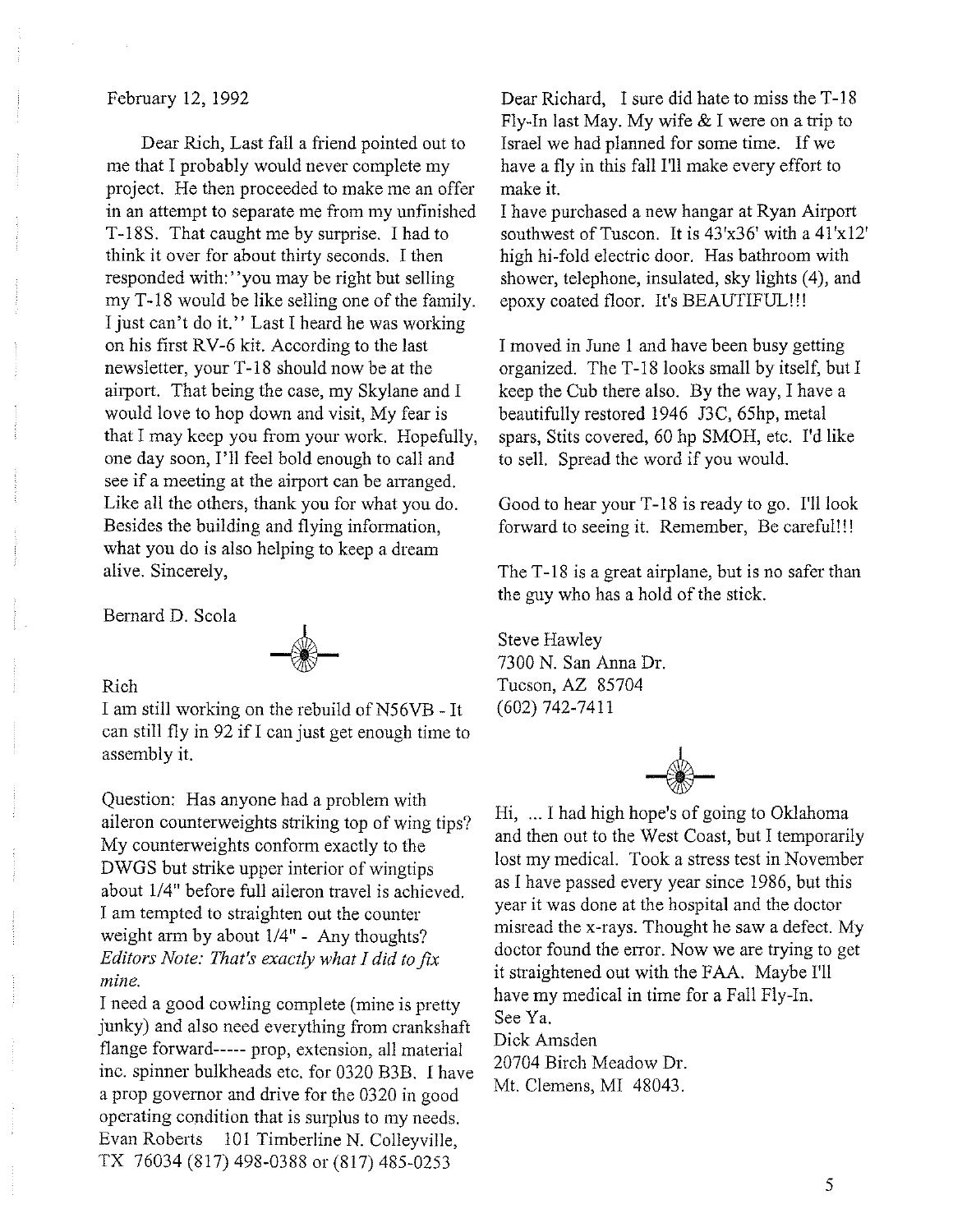#### Dear Rich:

Great newsletters! Find enclosed my check for 92 renewal.

I might pass along a tip for a cheap rivet squeezer. I ground off a bolt to insert in the bottom of my Whitney Punch. Then I ground off flat one of the male tools. You can set the depth of squeeze with the bolt. With the small soft rivets used on trailing edges the job is done easily. I have even used it on 1/8 rivets on the trailing edges of my gear fairings when I had to remove one and didn't have a rivet gun handy. You might try it.

Thanks again for terrific job on the newsletter. Sincerely,

Nate Eastman

416 West 2nd Street Kimball, Nebraska 69145



Rich, Standard T-18 Parts Wanted Cowl, Engine Mount 0-320 Dyn, Stab or parts, rudder or parts, any wing parts, axles wheels  $\&$ brakes, seat frames, any misc parts. Call or send list to Corky downer P.O. Box 561 Mt. Vernon, TX 75457 Phone 903-588-2773



#### Rich,

I have decided to sell my T -18 project. Age and health have caught up with me and I don't think I will be able to complete it. Although not much has been done in completing major components, all of the machined parts are finished and I have all the materials necessary to build the airplane except engine, canopy, wheels and brakes. I have more than enough aluminum to complete the airplane and allow for many mistakes.

Perhaps someone in this neck of the woods (Calif) would like to take over and continue the project. I would be willing to sell everything for \$2300.00, about half of what I have invested. Anyone interested can call me at (916) 342 5319 for details or write to me at home.

Your help through the newsletter would be appreciated. Sincerely, Cy Williams, 3440 Hackamore Ln. Chico, CA 92065



Dear Richard:

I enjoyed the T-18 Fly-in very much. The new people I got to meet and the renewed friendships from last year make it all worthwhile.

The first leg home was the usual headwinds and a little weather to contend with but overall was no problem. After the fuel stop at Tradewinds in Amarillo, more headwinds and thermals to Gallup NM. From there to home base was pretty much the same. Anyway, home safe and sound. I managed to communicate with Walt Griffin, Dean Cochran and John Evens most of the way to Amarillo as they were on their way to Garden City. I was about 60 miles from Tradewinds when I couldn't hear them anymore.

We will be moving to our new home within the next week or so, here is the new address for the newsletter subscription.

Harold F. Thompson HCR 31, Box 497 Jean NV,89019

The new house is finished and is located on the Sky Ranch Estates airport in Sandy Valley Nv. It is 28 Nautical SW of the Las Vegas VOR and the designator is 3L2. The runway is 3460ft long, paved, and is 2599 in elevation. We also have a xwind runway that is 5000ft and packed dirt. We have an FBO with maintenance and fuel available. Anyone who likes T-18's or just wants to stop by, is welcome. We currently have 14 hangars and about 17 aircraft on the field with more coming. Keep up the good work. Harold F. Thompson (Tommy)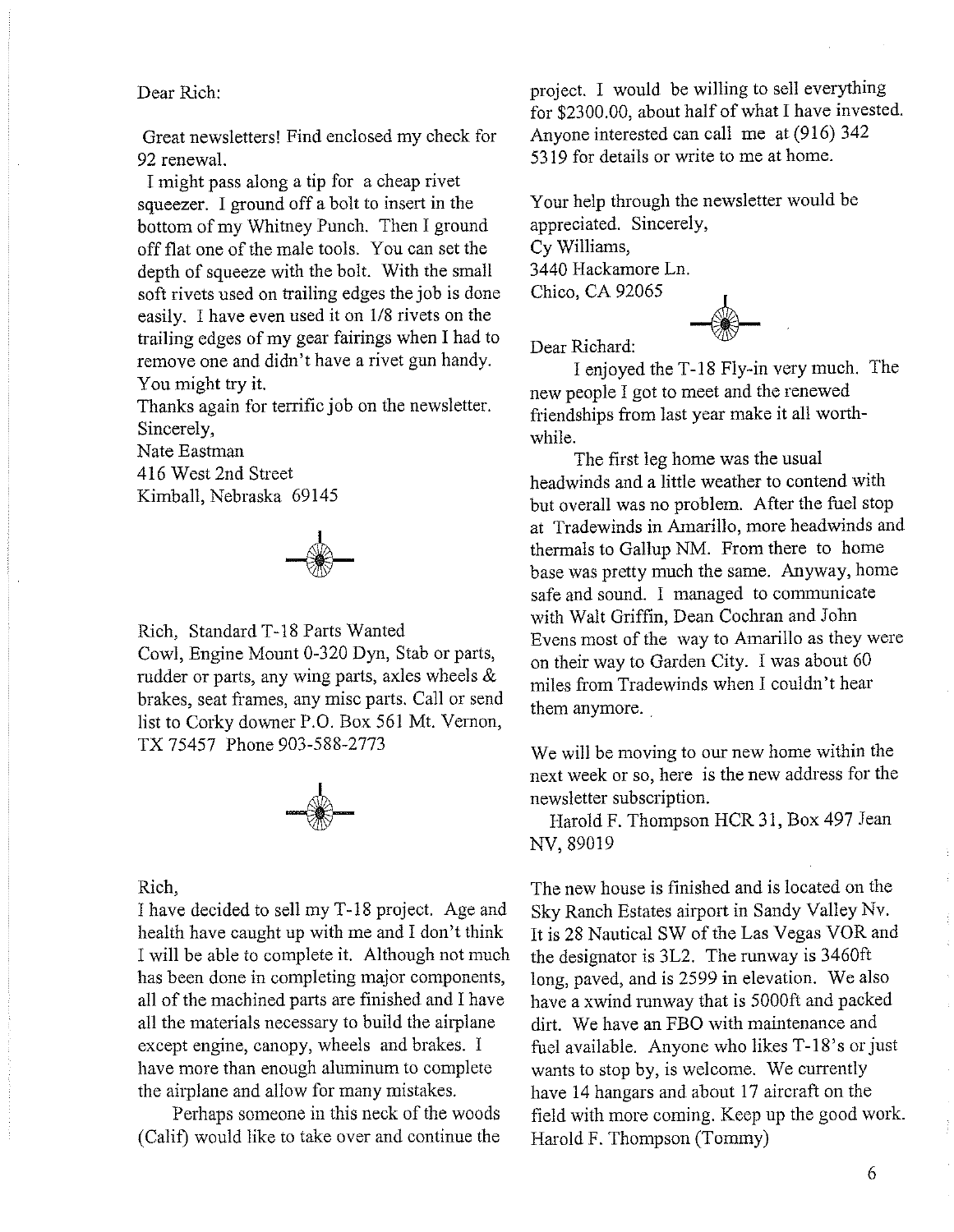

## Important Safety Item for all Flying T-18s

A T-18 control stick has broken on take-off and could have resulted in a bad accident. The stick broke about one inch above the point where it was bolted in the control yoke socket. At that point there was a hole drilled for the push-to-talk cable to come out. The crack apparently started on the back side of the stick at that hole and gradually progressed around the stick.

#### Check all T-18 control sticks for cracks

before your next flight.. Jim Paine submitted this information and feels that he was lucky his airplane wasn't damaged when it happened.

The stress is much higher at the lower end of the stick so avoid drilling your wiring outlet hole just above the socket, stay up toward the top  $1/3$ of the stick.

Thanks Jim for the safety tip.



John K. Chang's T-18 (see his letter in Letters to *the Editor section)* 

Dear Richard,. I saw an extremely dangerous scheme in a newsletter on converting car engines to aircraft, applied to a Glassair, no engine type stated. This applies to all types of engines. This scheme for getting "free" vacuum from the engine manifold is dangerous I!! (vol 3 nr 1 illustration #1) The gyros must be in parallel, not in series as described. This type of connection is OK on gyros with separate inlet filters. The MP gage on the panel reads ABSOLUTE pressure available in the manifold. At sealevel the gage reads 30" with the engine OFF, the gyros don't move. What you are trying to do is get free pressure difference from the ABSOLUTE atmospheric pressure at altitude and the lower pressure in the manifold. The author understands this by stating that he cruises at 2350 rpm and closes the throttle to get the 4 in. reading on the gyro vacuum gage. The author understands that he is praying that the gyros don't slow down too much during takeoff and climb. When you are at 8000 ft most engines are running with the carburator WIDE OPEN to get cruise MP. This is practically equal to the atmospheric ABSOLUTE pressure. The pressure difference drops to zilch and so do your gyros. Gyro stability is proportional to the square of the gyro rpm. You had damn well better supply rated 4" of vacuum to each gyro IN PARALLEL NOT SERIES as described, which is an additional mistake. KEEP THE FILTER CLEAN! Some or all regulators limit the vacuum by feeding ambient air to the pump which will allow a condition of very inadequate air flow while showing a normal 4 in. value. In a B-29 my bombardier covered the filter inlet. My gyros tumbled with 4" showing on the gage. Electric gyros were developed to solve the problem of gyros slowing down because the mass (weight) of air at 30,000 ft (unpressurized cockpit) and 4" gage was too low to keep the gyro rpm up. Another trap in the B-29 was loss of both inboard engines stopped both vacnum pumps but the cabin pressure would keep the gyros happy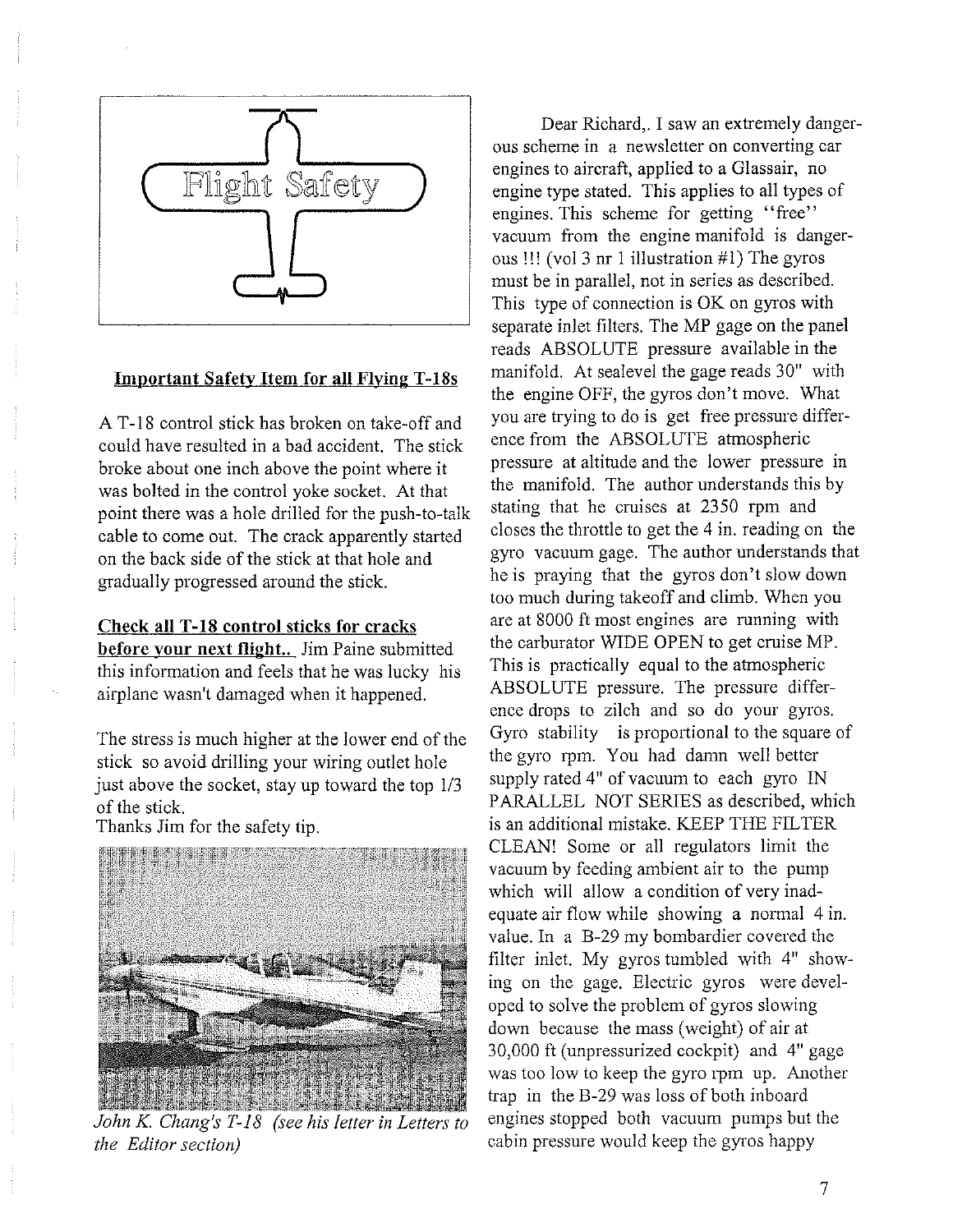down to about 13,000 ft. The cabin pressure system went off automatically at 8000' and your gyros would go to hell and you with them if you were in the soup. REAL INSTRUMENT PILOTS CAN FLY NEEDLE SPEEDLE AND AIR BALL !!!. Seriously, practice partial panel and have an electric T and B. Very sincerely yours,

Leo Corbalis 2998 Via Del Sol San Jose CA 95132



## **LANDING GEAR EXTENSIONS**  by Bob Hartmaier

I just had a set of landing gear extensions made for my original short gear T-18. First I purchased a piece of flat rectangular steel from Aircraft Spruce. The material is E4340,  $1/2$ " x 3" x one foot long, found on page 41 of my 1990 catalog for \$13.89. 1/2" stock is the thinnest that comes in wide enough stock for our purposes. if anyone can find a source of 3/8" stock, I believe that is more than adequate for the extensions. I called every supplier of 4130 in New York, Newark, and Philadelphia, and could only find 3/8" stock if I was willing to buy much more than I needed, with minimum orders on the order of \$125 and up! So I settled for a little bit thicker material for a lot less money. I then got myoId college drawing kit out of mothballs and made a full size drawing of the extension in Newsletter #51. I knew my B.S. in

Aerospace Engineering would come in handy sooner or later! I sent both the steel and the drawing to Rich at Specialty Parts Corp. 7648 S. Pine Ave., Oak Creek, WI. His ad can be found in a recent issue of Sport Aviation. Even though the E4340 material is already heat treated to about 110,000 psi, which is probably good enough, the spec in the newsletter called out 180,000 psi, so I had Rich do that also. His total charge for the work was \$85.00, and he was very prompt.

I puzzled over this job for many months, but when I finally found the steel in the Aircraft Spruce catalog, and Rich's ad in Sport Aviation, the job was accomplished quite quickly and easily. I'm sure some builders have access to steel suppliers, machine shops, and heat treatment facilities. and could get this done cheaper, but for those who don't, this way works for a reasonable amount of money and a minimum of time and effort. I'm sure Rich still has my drawing, but if anyone wants to send me a SSAE. I will be glad to supply the full size drawing to them.

Hope this helps someone. Bob Hartmaier EAA 78889 T-18 #573

> **First Flight Report**  by Jimmy Cash

Dear Rich,

I'm one of your delinquents who has not yet paid up, so here it is. Also, I figure that it is about time that I give you an update on my Thorp. Serial #411 was purchased from Gerald Czarnack, from Milwaukee, in September of 1990. He had been working on the project since 1968, and he did a fabulous job. Most of the metal work was completed, and all I had to do was construct the firewall forward, build the panel, and install the electrical system. Easier said than done. It's the standard wing and body with all of the modifications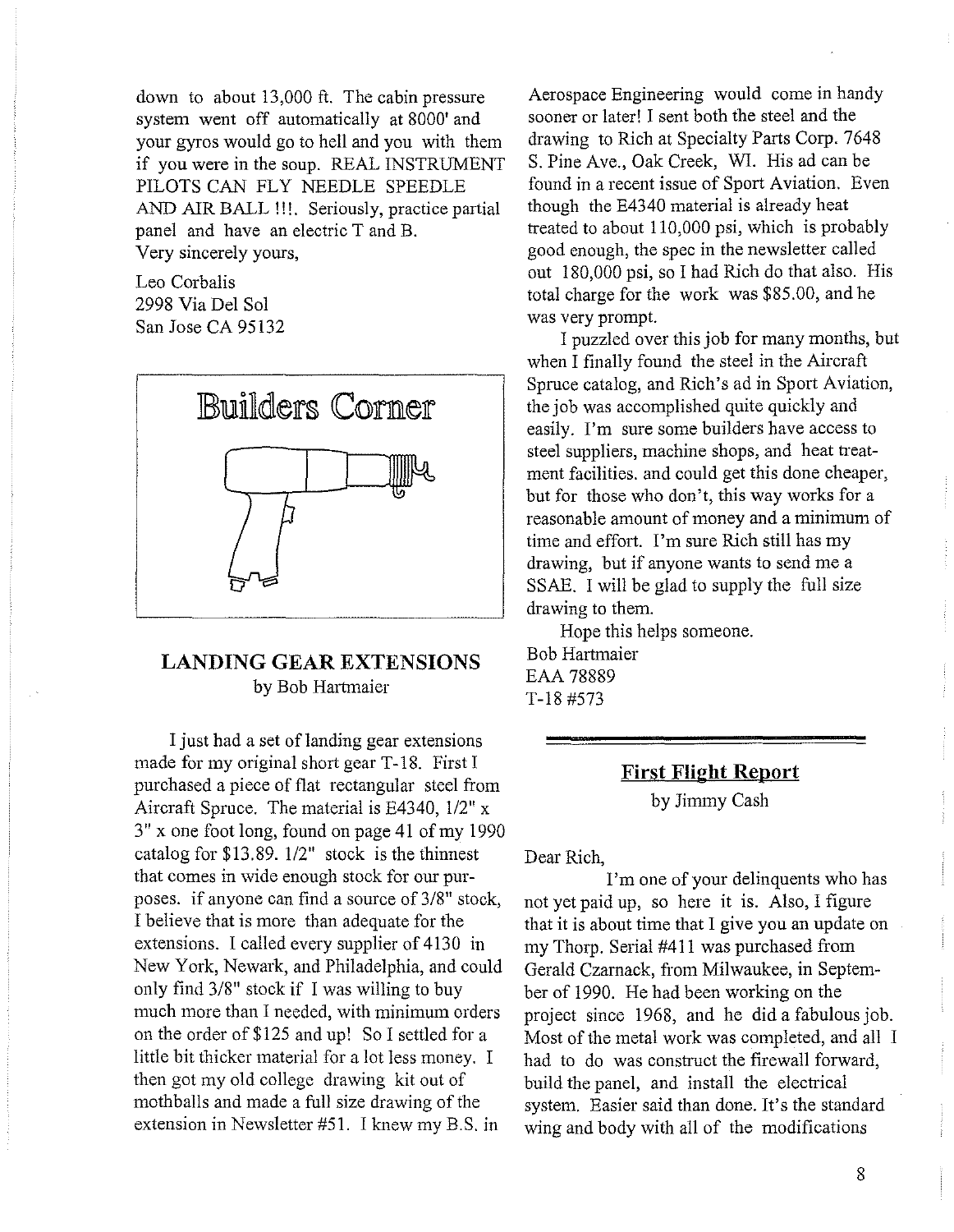required by John Thorp. I have the Ratray cowling, spinner, and wheel pants. The panel includes the standard 6-pack of flight instruments, Flybuddy LORAN, Narco Comm 810, and the Narco transponder. All of my engine instruments are 2" and are mounted in square angle mounts. This engine instrumentation is complemented by an Electronics International Smart Scanner (4-EGT's, 4-CHT's).

POWERPLANT: The Lycoming 0- 320-E2D was in the process of reassembly, but it had no logbooks or history. So, I disassembled the whole thing, gave Monty Barrett a call, and hauled it all to Barrett Performance Aircraft in Tulsa, OK. After the initial inspection, it appeared that the engine was on its first run, and almost everything was within limits. Good news! I had Monty NDI everything, and bring it all to within "new" limits. BPA installed the valves into the cylinders, and with the help of some experienced engine builders (Charlie Calivas: RV-6, and Gary Turner: Jodel), I assembled the rest of the engine. Great learning experience! After about \$6,000 for parts, labor, mags, test run, etc., I have a new flow balanced 160-170 hp 0-320 with a doweled case.

PROP: After reading the prop evaluations that Van's performed in Sport Aviation, I ordered the prop made by Harold Rehm. This was the same model prop used on Van's RV-6, and I'm very happy with the results. Harold is a great guy to work with, and he'll do anything to make you happy. The cost was \$400, and he delivered it in about three weeks.

ALTERNATOR AND STARTER: The Ratray cowling is very tight in this area, and it took me a while to find the right alternator. I wound up with a rebuild from Precision Parts and Reman Co., that turned out to be smaller than the "Honda" alternator sold in Aircraft Spruce. It can be bought in 50 or 35 amp models, and I was able to use my Lycoming boss mounted bracket and arm with only slight modifications. Its Hitachi part number is #050391, and the perfection part number for the 50 amp is #DAA 100-50. Make sure that

you specify a reverse rotating fan. A good deal for \$70. The starter is also one featured in Sport Aviation by Mr. Denight. I used #a Nippon Denso rebuilt by Precision Parts #TOS 112, or #052191. It turns over my 8.5:1 pistons with no problem, and the bracket is easy to have machined if you can find the aluminum angle. If you have the 149 tooth ring (U-shaped), you might as well send \$20 to Mr. Denight for the proper gear, because he was the only source that I could find.

I flew the airplane for the first time in September of 1991 after getting a lot of practice and advice from Gary Green. It was one of the most satisfying experiences of my life, and I would recommend that you not miss that first flight, as long as you feel prepared.

I'll be sending more information on my performance, and lessons learned the hard way. I hope to be at Oshkosh this year with my bird. Take care and fly safe.

## **FOR SALE ITEMS**

0-290G Engine Parts, for details call Roy Farris (618) 723-2594

T -18 Airframe complete, All these parts installed: Gear, rudder, Cleveland Wheels, & Brakes, Master Cylinder, Engine Mount, Rudder Pedals, Rudder Cables, Tailwheel, Vert Tail, Horz Tail, Trim System, Push & Pull Tube, Fuel Tank, Windshield, Wing Tips, Sound Proofing, Canopy Frame: Not installed. Rattray Canopy, All Controls, Flap Control with cables. Lots of small Parts, flush Riveted, Zinc Chromated inside. Price is 10,000 firm. Frank Seats 13113 Chapel Hill Dr. Ferdericksburg, VA 22407 (703) 786-7843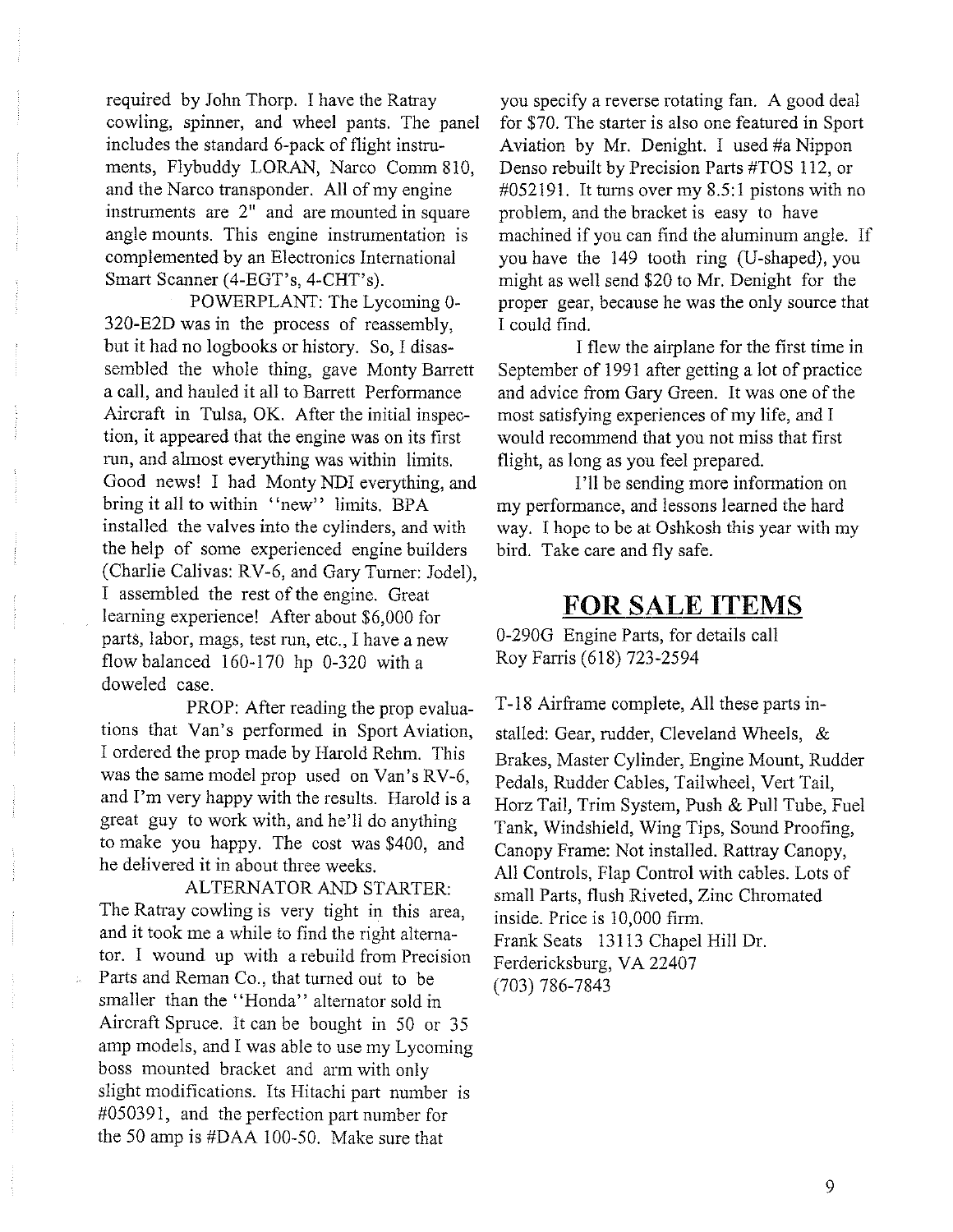## **OCTANE RATINGS Part 2**  by Craig Marshal

with reprints from EAAC by W.J. Keough

In the Fall 1987 issue we discussed some concerns about motor gasoline and compared the qualities of octane and volatility of regular unleaded mogas with aviation 80/ 87 grade. At the end of that discussion it was mentioned that there were other ingredients in mogas that should be understood when this fuel is used in aircraft engines. Things like aromatic hydrocarbons, alcohols, engine cleaner and antiicing additives are different in mogas and we should be alert to the impact these components have on the materials and operating characteristics of an aircraft engine. It has been said that history is a good teacher and even though you may not have enjoyed the history you learned in school, you may appreciate a little of the history of aviation and motor fuels. Modern aviation fuels were born, or perhaps a better term would be created, in 1935 when a famous aviator named Jimmy Doolittle and two other Air Corps officers, Edwin Aldrin and Frank Klein persuaded the oil refiners and the U.S. Army Air Corps to manufacture an aviation fuel with an octane rating of 100. The development of this new grade of fuel required a very complex refining process to produce the high octane component that was blended into regular 68/70 octane aviation fuel. Tests with the 100 octane fuel on military aircraft of the day showed a 30% increase in power, a 40% increase in rate of climb, and a much shorter takeoff run. With this kind of improvement in performance, the military and the commercial airlines were quick to demand more



100 octane fuel. But' the oil industry was not equipped to produce the high octane component at an economical cost, and a new process had to be developed to meet the demand. The new process was known as "alkylation", a low temperature catalytic process that welds together two butylene molecules to form an isooctane molecule. This product is the low volatility, high octane, clean burning fuel component that is simply ideal for aviation fuel. It is such a good and economical fuel that it is still used today for both grades of aviation fuel and it accounts for the difference in quality that we see in aviation fuel and mogas. Mogas evolved in a different way and uses different components to produce the needed octane. Throughout the forties and the early fifties, there was no problem meeting the octane required for automobiles which had relatively low compression ratios and tetraethyl lead could be used to boost the octane rating of the fuel. It was later in the fifties, when the compression ratios began to climb and the "muscle" cars appeared, that the oil refiners were once again faced with the need of a new process to increase the octane of mogas. This time the process that was most economical was "naptha reforming". Reforming is a high pressure, relatively high temperature catalytic process that breaks up and reforms long molecules of naptha to form odd shaped molecules that have higher octane rating. The product from this process accounts for the material referred to as "aromatics" in the fuel, and these com-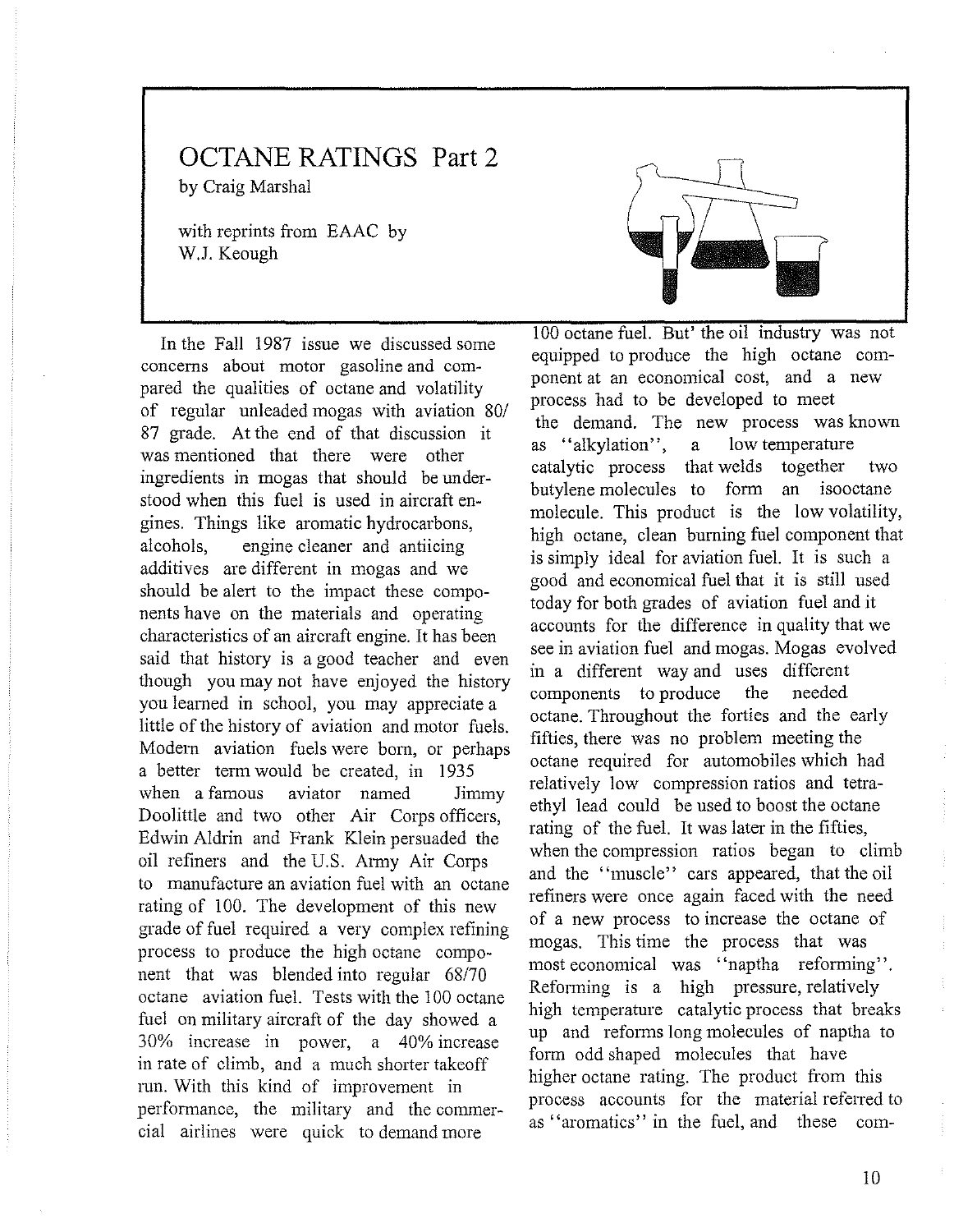| TABLE 1                |                                                                 |                  |
|------------------------|-----------------------------------------------------------------|------------------|
| <b>COMPONENT</b>       | COMPARISON OF MOGAS AND AVGAS COMPONENT MIX<br>TYPICAL UNLEADED | <b>TYPICAL</b>   |
|                        | <b>MOGAS</b>                                                    | 80/87 AVGAS      |
| BUTANE & PENTANES      | % 25                                                            | % 30             |
| <b>MIXED AROMATICS</b> | $\%$ 35 - 40                                                    | $\%$ 5 - 25 MAX. |
| <b>ALKYLATE</b>        | $\% 5$                                                          | %65              |
| <b>MIXED OLEFINS</b>   | $\%$ 25 - 30                                                    | $\%$ - 5 MAX.    |
| ALCOHOL AS FUEL 3      | % 10 ALLOWED                                                    | NOT ALLOWED      |
| ALCOHOL AS DE-ICER     | NO SPEC.                                                        | <b>SPECIFIED</b> |
| <b>OTHER ADDITIVES</b> | NO SPEC.                                                        | <b>SPECIFIED</b> |
| <b>VAPOUR PRESSURE</b> | k Pa 107 MAX.                                                   | $k$ PA 48 MAX.   |
| TETRAETHYL LEAD        | g/L NONE                                                        | $g/L$ 0.14       |
|                        |                                                                 |                  |

pounds can cause gaskets and sealants used in fuel systems designed for avgas, to swell or deteriorate as we shall discuss later. During the seventies and eighties, as tetraethyl lead was phased out of mogas, the refiners were forced to increase the aromatic content in unleaded gasoline to produce the necessary octane. This increase in aromatic content also necessitated some changes in the materials selected for the fuel system of the new vehicles to resist the effects of the chemicals encountered. So much for history now let's look at the components in mogas and avgas and see what differences there are and how they might effect an aircraft engine.

## **Aromatic fuel**

Table 1 shows that the typical aviation gasoline has a relatively low concentration of aromatic hydrocarbons, somewhere the leagne of 5%, although it is allowed to go as high as 25%. And since it is still permissible to use lead in avgas, there is little incentive for the refiner to add costly aromatics which are more valuable for unleaded mogas. So 80/87 avgas is likely to remain low in aromatics. Aromatics are good solvents and you may recognize some of them by their individual names of Benzene, Toluene, and Xylene. As more of

these compounds are added to mogas you can expect to have problems with sealant systems, if the sealant materials are not designed to resist the degrading effect of these strong solvents. Mr. B. Silverman of the Products Research and Chemical Corporation, reported on investigations into the "effects of high aromatics aviation fuel on sealant systems" in a 1980 paper to the Society of Automobile Engineers. His work was in response to the concern expressed by airplane manufacturers, who were experiencing fuel leaks on various airplanes in Canada and the U.S. "far in excess of previous years". His investigations found low lead aviation fuels and automobile fuels with aromatic contents as high as 60%. A test program was initiated to determine the best type of sealant to resist the effects of the aromatics, and the following recommendations were made: 1. Dichromate cured sealants exhibited the least loss. 2. Manganese sealants appear to resist deterioration. 3. Lead cured sealants conforming to MILS7502, MILS8784 or MILS8516 should not be used for sealing structure in general aviation fuel tanks. 4. Use MILS4383 for coating metal fuel tanks. Although Mr. Silverman does not speculate on how many of the aircraft operators were using mogas in their aircraft,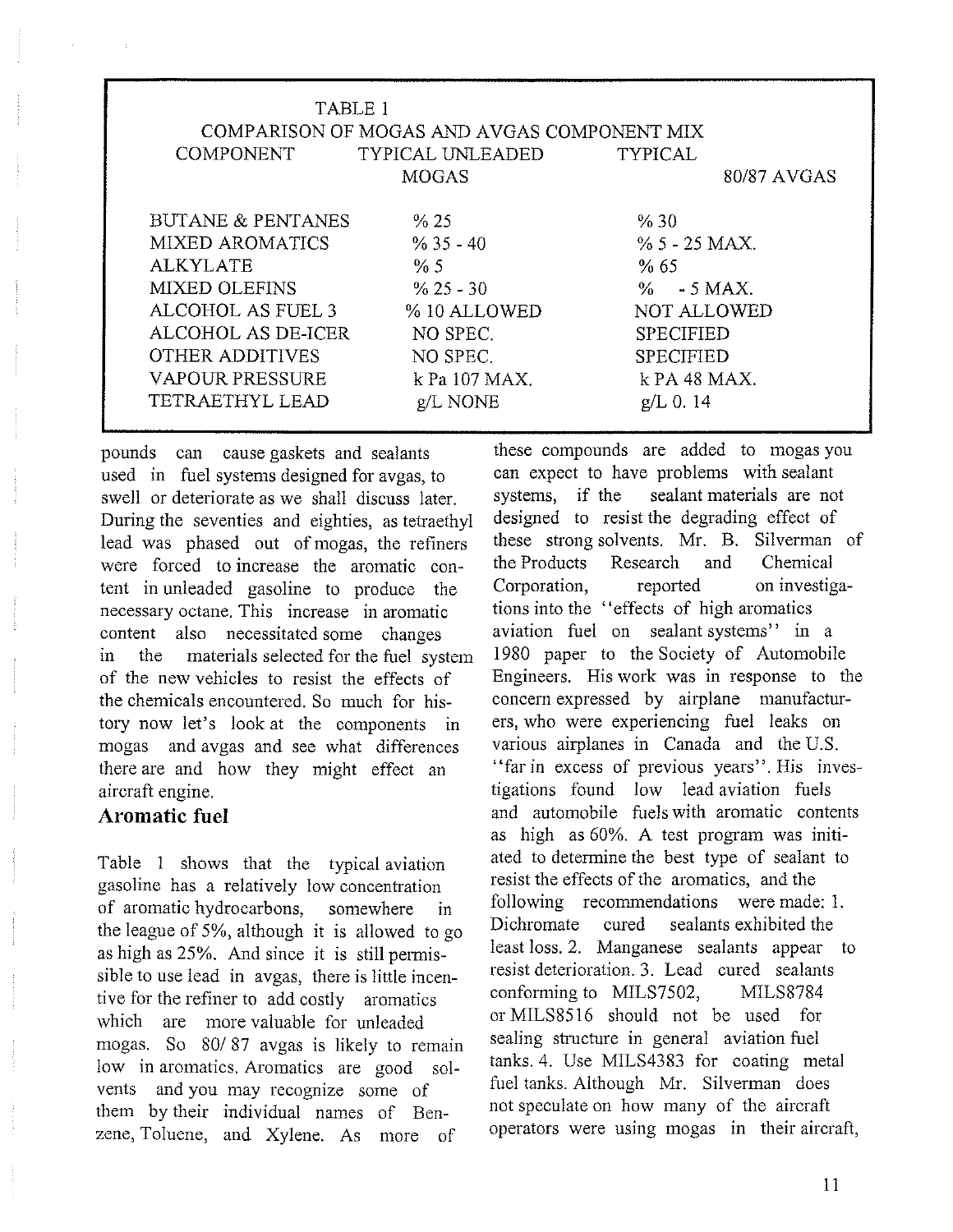it is entirely probable that some of the problems were caused by highly aromatic unleaded motor gasoline which would be more damaging than avgas. Aromatic fuel also is an excellent solvent for certain kinds of composite foams used in amateurbuilt aircraft. Aviation Safety of Oct. 1985, has a report of a failure of the wing of a Quickie homebuilt, with the cause identified as the leakage of highly aromatic mogas saturating and dissolving the foam wing structure.

## **Alcohols In the fuel**

Alcohols are excellent high octane fuels and have been used for many years in race car fuels and as special booster fuels for high performance aircraft engines during takeoff. However in these applications the engines and the fuel systems are designed for the effects of the alcohols and they avoid the problems that are inherent in some alcohol fuels. With the phaseout of tetraethyl lead from mogas, some gasoline marketers are using blends of alcohols in their mogas to provide the needed octane rating. Alcohols have octanes in excess of 100. The common forms of alcohols in fuels are methanol and ethanol. Methanol is made from natural gas and is pretty wild stuff to handle. It is deadly if consumed. Ethanol is made from fermentation of grains and is OK if mixed with the fuel but should not be mixed with the pilot less than eight hours before flight time. The United Cooperatives of Ontario announced in October, 1987 that they plan to market an unleaded motor gasoline containing 3% ethanol and 5% methanol. Similar gasolines have been marketed by others in Saskatchewan and British Columbia. Service station operators and gasoline bulk plant operators should know if their products contain substantial amonnts of alcohol but, there is no legal requirement to notify the motorist. Acohol spiked fuels seem to give acceptable performance in automobiles but are considered to be unacceptable for aircraft engines, because of a number of reported incidents where elastomers in the fuel

have swollen and interfered with the flow of fuel. Reports in Aviation Safety cite incidents such as a swollen carburetor needle valve made of neoprene, a jammed fuel selector caused by swollen "O" rings, deterioration of the rubber tip of the fuel strainer plunger in a Cessna 150, and many reports of swollen tank cap gaskets. Tests performed on aircraft fuel system elastomers immersed in alcohol spiked fuels, have shown that the nitrile compounds used in general aviation systems swell excessively in the fuel, while the flurocarbon elastomers such as Viton and the fluorosilicones and poly sulfides are much more compatible with the fuel. Motor gasoline may also have small amounts of other alcohols added in the winter months to prevent gas line freezing, but these quantities are extremely small. not considered to be detrimental to the fuel system components. This is

## **Other additives**

You may have noticed this year that the major oil companies are all claiming to have new gasolines that clean your engine, stop injector fouling and do everything except wash your car. All of these miracles are created by tiny amounts of special chemicals added to the fuel and you have to take it on faith that they really will improve performance without some horrible side effect. These additives are a potential source of problems for the aircraft engine, but we have not heard of any incidents that are attributed to this source, so it is best to leave it at that. Tetraethyl lead (TEL) TEL was the wonder additive of the last 60 years, that allowed compression ratios and engine power to grow dramatically. Now it is disgraced by the health effects on people in urban congestion and it is disappearing from mogas. But, it will continue in aviation fuel and this is due, in part, to the fact that many airplane engines need lead to protect the valve seats.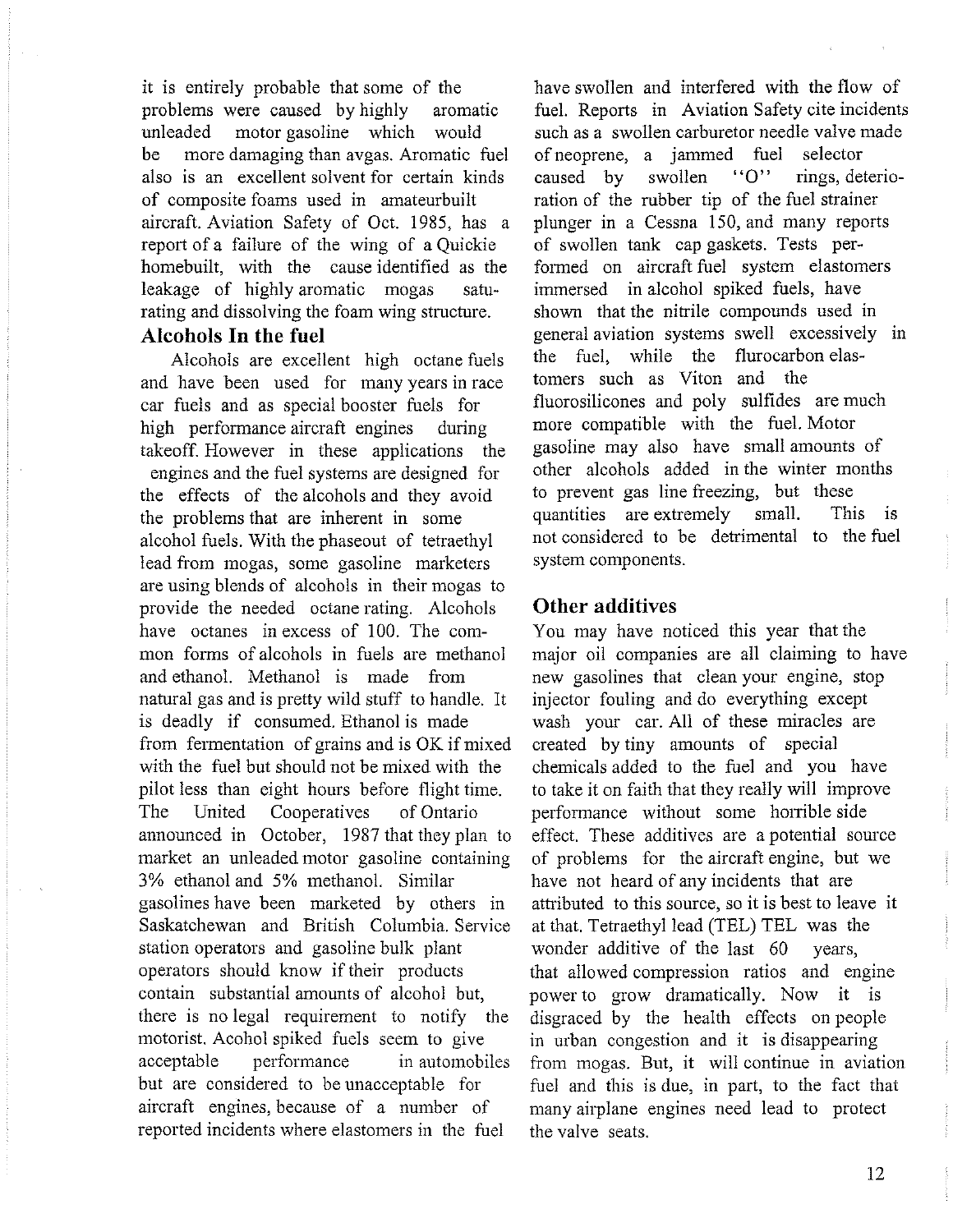Twenty years ago both auto and aircraft engines were designed to operate with leaded fuel and the valve seats were not hardened because the lead formed a protective layer on the seat and retarded valve seat wear. With the advent of unleaded mogas, however, it was found that these older engines suffered rapid recession of the valve seat if they were operated for long periods at full throttle. This problem was most noticeable in marine engines. As the years have gone by, most of the old auto engines have been scrapped. This is not the case for airplanes, which tend to have much longer life because of the maintenance discipline. So it is that many airplane engines still need a shot of lead once in a while to keep them healthy. Unfortunately there is no way of knowing what kind of valve seats you may have in your engine unless your AME can give you this detail. You should try to find out and fuel your plane accordingly. Conclusion From these discussions of the differences between avgas and mogas, we can conclude that qualities such as octane, engine additives, and TEL, are sufficiently alike that unleaded mogas is very much like 80/97 avgas and performance differences vall be small. We have also looked at volatility, aromatics and alcohols, and have cautioned that these qualities of unleaded mogas are very different from aviation fuel and they deserve careful consideration by anyone who uses mogas as a substitute for 80/87 avgas. With the proper knowledge of your fuel and with good handling and storage procedures, the risks of using mogas can be reduced to very acceptable, limits in those engines that have been STC'd for automobile fuel. But, do remember those guidelines that we have discussed such as:

Octane: unleaded regular mogas is equivalent to  $80/87$  avgas but, don't use it if  $100/$ 130 is required for your engine. Volatility: get a copy of CGSB3.5M87 spec. so you will have an idea of the vapour pressure

of the mogas in your area each month of the year. Sealants: if you are using sealants in the fuel system, be sure they are compatible with the aromatics in mogas. Alcohols: do not use fuels with significant amonnts of alcohol. Tetraethyl Lead: if your engine needs lead to lubricate the valve seats, then use leaded avgas every third tank. Don't think of this discussion as either supporting or condemning the use of mogas in aircraft, but rather as a guide to making an intelligent choice of the fuel that suits your particular situation. We hope this discussion will help you fly more safely.

#### REFERENCES:

Alexander R.Ogston: "A Short History of Aviation Gasoline Development" SAE Paper No. 810848. Bernard Silverman: "Effects of High Aromatic Aviation Fuel on Sealant Systems" SAE Paper No. 800881 Aviation Safety: October 1,1985 Vol. V, No.19. CGSB3.5M87: National Standard of Canada for Gasoline, unleaded. CAN23.25M82: National Standard of Canada for Gasoline, aviation.

## **In Future Issues:**

Visit to Witicha Falls Texas for T-18 Checkout Some fine points on aircraft painting Plans for a portable spray booth That first 25 hours and lessons learned More on Oshkosh 92. NASA Reports on fuel management problems Engine Failures from the RV Newsletter A report on the Sacramento T -18 Gathering (Help! me ont on this one west coast folks)

Your articles and letters, are really what make the newsletter, so turn on that computer, or pick up the pen, which ever, just do it now.

Rich Snelson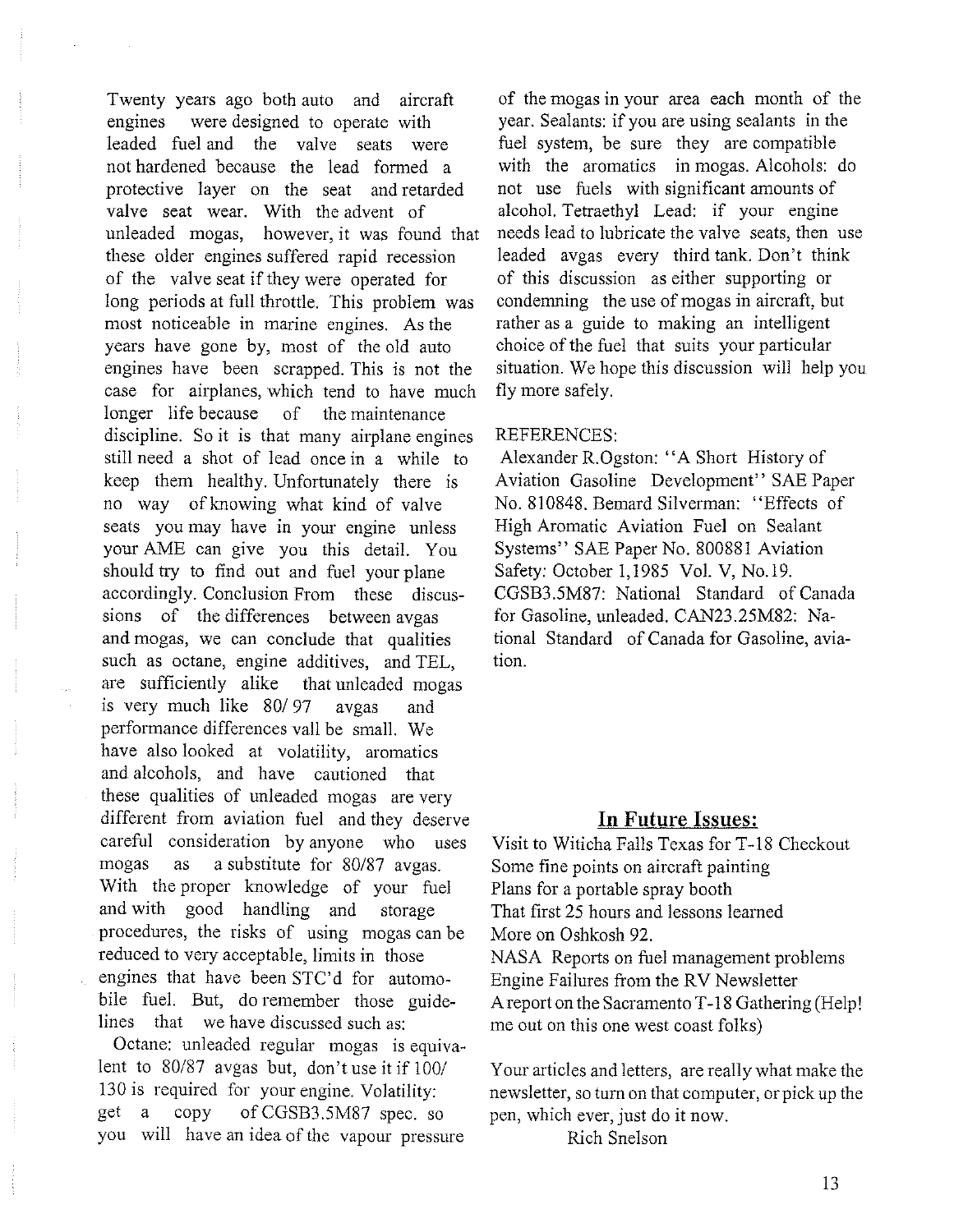



Lloyd Toll did all the welding when that was built. group" in formation. And the designs from wing The "Spirit" flew every day at 2:00 p.m. There is tip smoke on Manfred Radius' glider were always a personal welcome' from John Starr. We spectaculars enhanced by appropriate background miss visiting with Jean. Eight T-18s were regis- music. The Harvard AT -6 North American Team tered at the Homebuilt tent. More than that flew was a new act, well done. You missed Linda in. Next year stop by Homebuilt Comer and chat Myers' "rolling tum" if you weren't there. She with Maynard and Nanci, Engel,, volunteers there is second in world aerobatic competition, women's ev-ery year. They post the names and airplanes to division, flew an Extra 300. Try viewing your next help answer the many questions of people looking airshow lying on your back. With nothing in sight for someone in particular. We missed seeing Jim but airplane and sky, you and the aerial ballet are and Judy Paine and N747JP, also Dan Culhane one, Susan Highley worked at the Communicawith N76KC. Maybe an informal evening for T- tions and Head-quarters Building. Special recog-18 peopletomeetandeattogetherwouldbeagood nition was given to volunteers this year for the idea. John McClure drove from Marietta GA, Jim,, management of a bigger and better Sun In Fun<br>Perrine from Cabot AR9 Alvin James from airshow. It is still my favorite airshow with the Simpsonville SC, and Ted McLam from New size, weather and fresh squeezed orange juice just York. Nick Seraphinoff finished building a T-18 right. for a Doctor who is flying off the time needed.

No piano this year, but "Oompahl'style music Wendell Green got there via airlines as his time greeted us on arrival at Sun 'n Fun. It was Jerry was limited. Charlie England from Jackson MS SIeger and his one man band, fun to hear and bought a T18 in March that had been Sylvan watch. That and the continual sight of a beautiful Keebler's. Bill Hall was there with his video green biplane wafting by on final set the stage for camera. HereplacedhisT -18 with a Varieze. It was nostalgia. It was a New Standard built in 1930 by the first time at Sun 'n Fun for N85FT with proud 'Patter-son NJ, by Standard Aircraft Co., giving owners Stash and Gladys Simpson. The opening rides to the public. Bob Highley supervised the airshowon Sunday was breathtaking. The clear arrival of the"Spirit of St. Louis" replica from blue sky showed off the Sky Dive Tampa Bay the EAA Flying Museum at Oshkosh. He said that Team, nine jumpers with four of the "green airshow. It is still my favorite airshow with the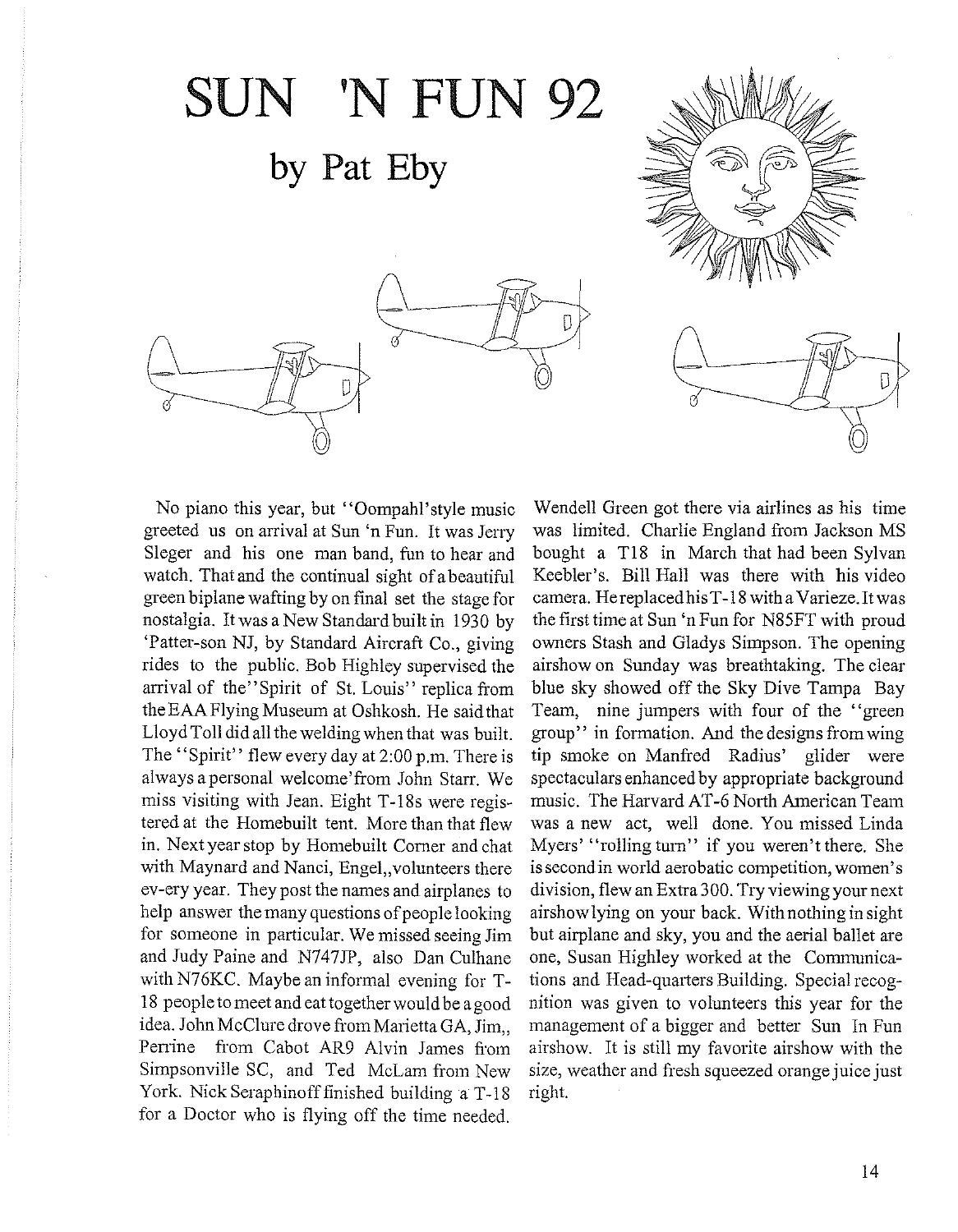## **WINNERS OF THE 1992 OSHKOSH BEST T-18**





*JOHN AND VICKI EVENS OF ARVADA,* CO



*JOHN* & *VICKI EVENS BEA UTIFUL THORP N7lJE*  Plan on spending some time looking at this airplane when you get an opportuntity as there are lessons in John simplistic craftsmanship for all of us.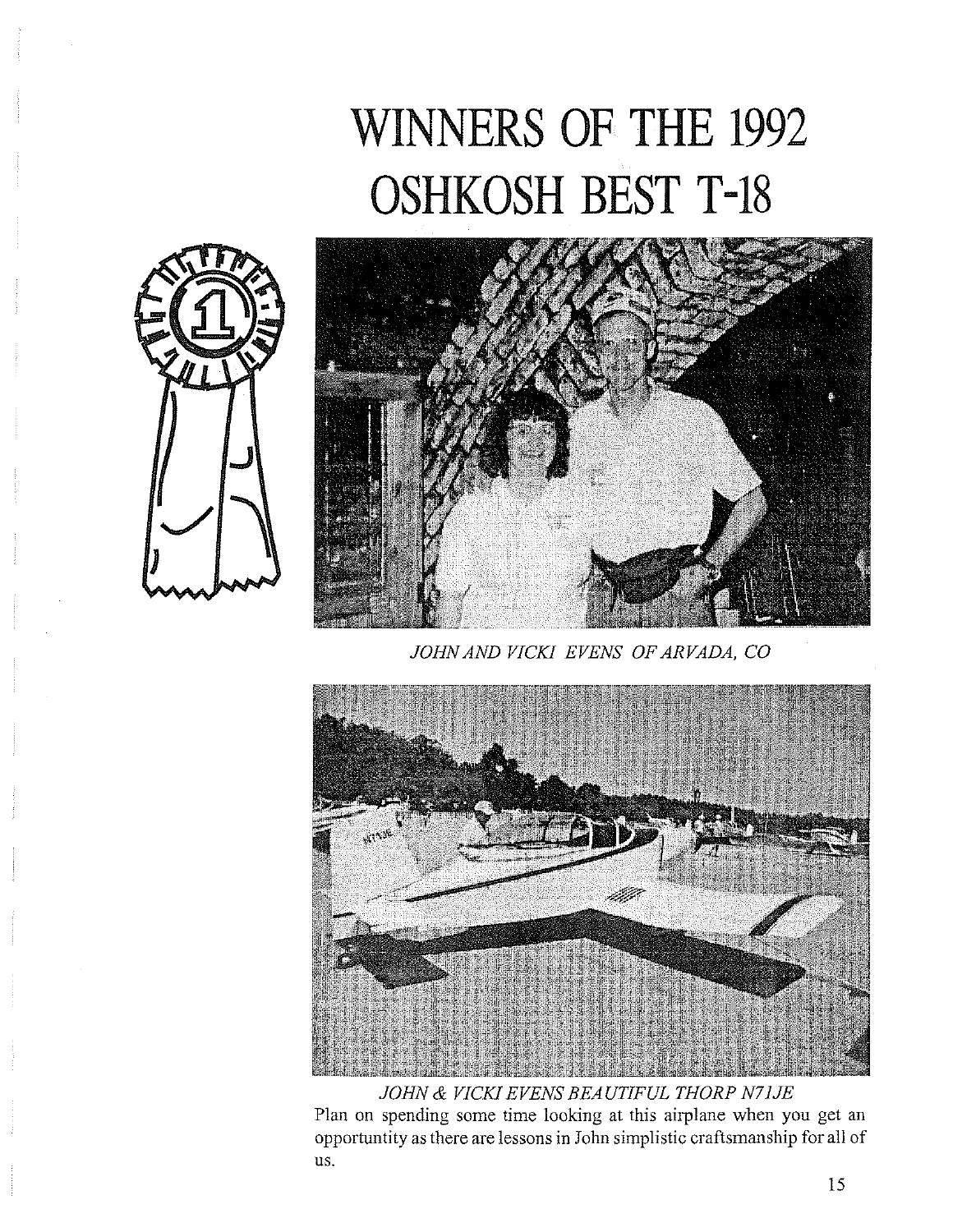

*Bob Highley and N711 SH from Sumter, South* 

## **T-IS FALL MEETING KENTUCKY DAM VILLAGE STATE RESORT PARK**

We have been asked to arrange the Fall 1992 T-18 weekend at Kentucky Dam Village State Resort Park. Reservations are made for October 9 & 10. The private dining room has been reserved for Sat. October 10, at 7:00 P.M. We will again use the buffet.

MAKE YOUR RESERVATIONS WITH THE PARK DIRECTLY. YOU MUST **SPECIFY YOU WANT THE PAINE PARTY** ORDER TO GET THE QUOTED RATES AND A ROOM, AS THE LODGE MAY BE FULL OTHER THAN THE ROOMS THEY ARE HOLDING FOR OUR PARTY. RESERVATIONS WITH THE PARK MUST BE MADE BEFORE SEPTEMBER 9,1992 AND THERE WILL BE A \$10 SERVICE CHARGE FOR CANCELLATIONS MADE AFTER THAT DATE. RATES ARE:  $$45.47$  (single),  $$54.75$  (double)

## KENTUCKY DAM STATE PARK P. O. BOX 69 GILBERTSVILLE, KY 42044 1-800-325-0146

Camping is also available on a first come, first serve basis as well as cottages. Contact the resort for information.

Kentucky Dam State Park Airport is 30 miles east of the Cunningham VOR (Paducah) on the 90 degree radial, 8 miles south of V178. The runway is paved, 4,000 feet long. The Airport is approximately a mile from the resort, however transportation is available for those who do not wish to walk.

BRING YOUR OWN TIE-DOWNS.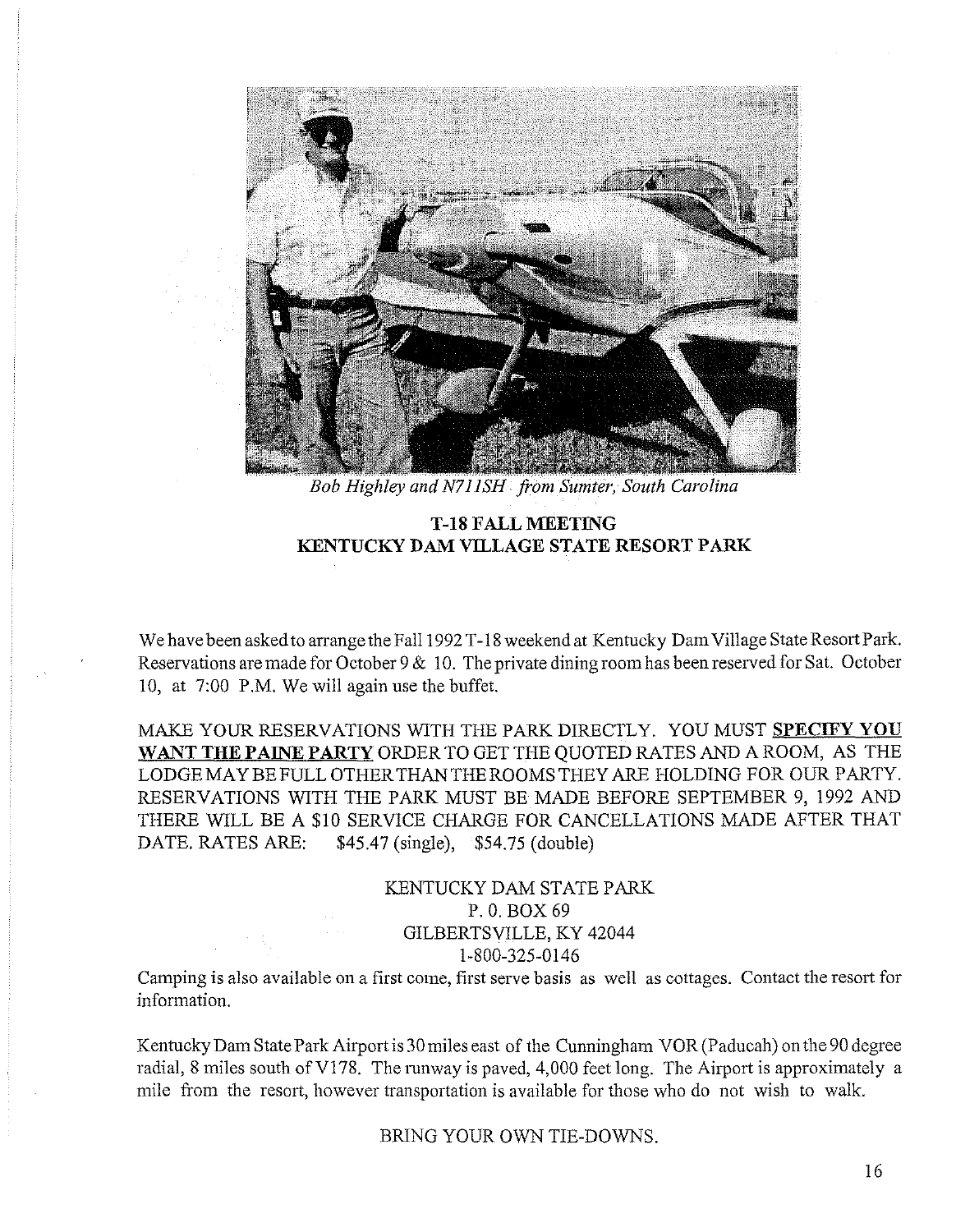## LET'S FLY !! SQUADRON T-18

## (Thank you John Thorp!)

September 19th & 20th, 1992

## Placerville, CA at the Hangtown VOR (40 miles east of Sacramento) in the EAA 512 Hangar

## RSVP:

Hal Stephens (H) 408/723-0244 (W) 408/371-4320 (organizer) Please keep calling if I am out or write 5286 Rafton Drive, San Jose, CA 95124

## Meals:

| Saturday noon    | Lunch at airport Saturday evening |  |
|------------------|-----------------------------------|--|
| BBQ Dinner       |                                   |  |
| Sunday morning   | <b>Breakfast</b>                  |  |
| Sunday afternoon | Box Lunch or Lunch in Columbia    |  |

## Accommodations:

Camp out at airport or Placerville Inn (with a pool, Jacuzzi, deck, non-smoking rooms, restaurant)